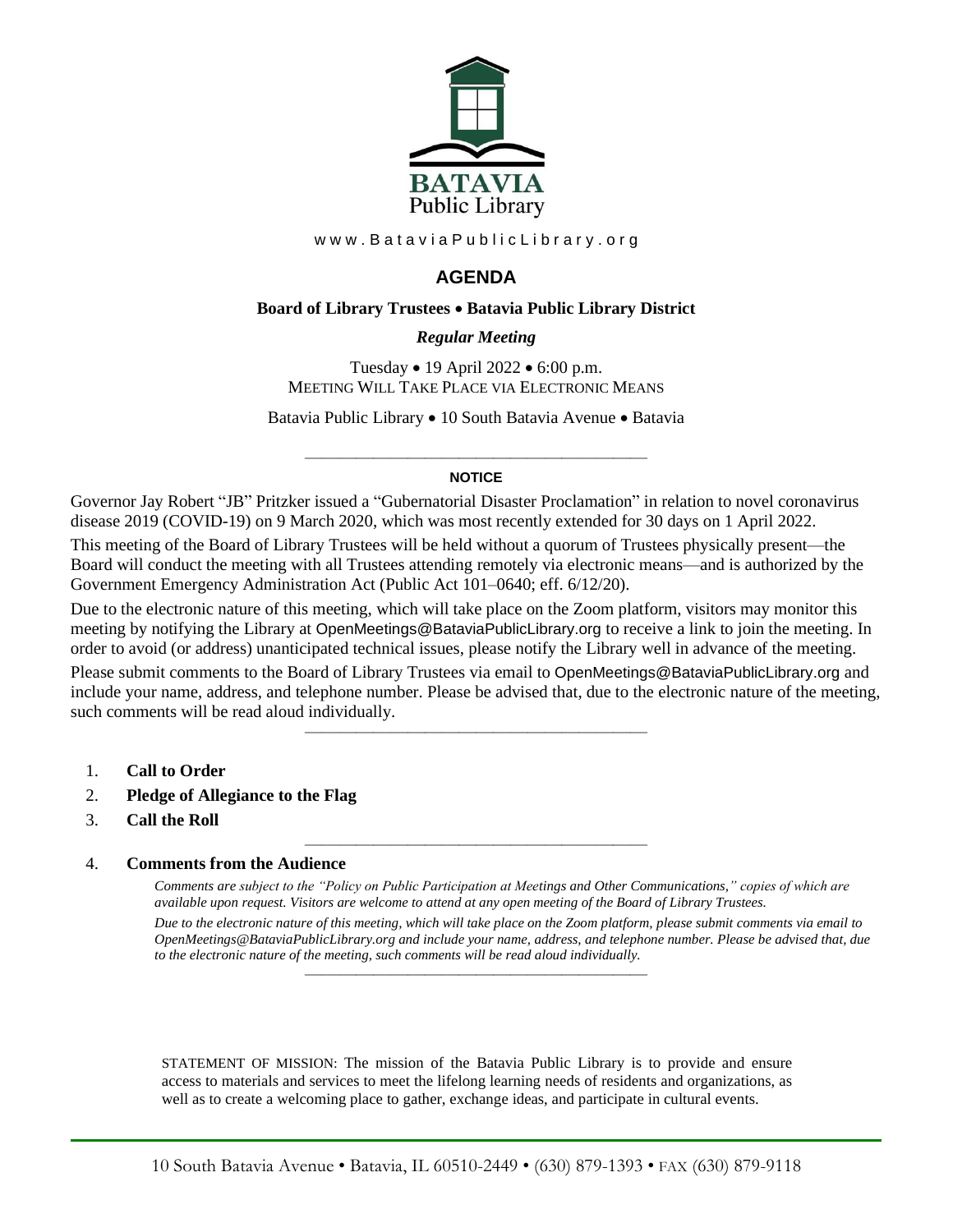## 5. **Approve the Consent Agenda** (ACTION ITEM) {ROLL CALL VOTE}

*Any Board member may request removal of item(s) to the regular agenda for further discussion, or the addition of item(s) from the regular agenda to the consent agenda.*

### a. **Minutes**

(1) Regular Meeting, Tuesday, 15 March 2022

### b. **Expenditures**

(1) Expenditures ("Cash Disbursement Detail Report"): March 2022

## c. **Other Action Items**

- (1) A Resolution Declaring Selected Library Furniture, Furnishings, Equipment, and Supplies to Be Surplus Property, and Authorizing the Disposition of the Surplus Property (RESOLUTION 2022– 004) (Standing Committee on Facilities / Committee of the Whole)
- (2) A Resolution Adopting a "Policy on Reference Service" (RESOLUTION 2022–005) (Standing Committee on Policy / Committee of the Whole)
- (3) A Resolution Adopting a "Policy on Media Relations" (RESOLUTION 2022–006) (Standing Committee on Policy / Committee of the Whole)

————————————————————

- (4) A Resolution Establishing Consistent, Year-Round Hours of Service on Sundays (RESOLUTION 2022–007) (Standing Committee on Policy / Committee of the Whole)
- (5) Personnel Complement Detail and Authorized Personnel Strength (Standing Committee on Policy / Committee of the Whole)

### 6. **Approve the Agenda** {ROLL CALL VOTE}

- 7. **Financial Reports:** March 2022
	- 2021–2022 Working Budget
	- $2021-2022$  Cash & Investments
- 8. **President's Report**
	- Future Meetings: Type / Nature and Time
- 9. **Good News / Comments from the Board**
- 10. **Correspondence and Communications**
- 11. **Director's and Librarians' Reports:** March 2022
- 12. **Future Agenda Items** (REPORT)
- 13. *Next Meetings or Events*
	- *a. Preservation Week (13th Annual Observance, 2010–2022), Sunday–Saturday, 24–30 April 2022 launched by the Association for Library Collections & Technical Services (ALCTS) — now Core: … — to celebrate collecting and preservation on the community level (&c.)*
	- *b. Día = El día de los niños / El día de los libros (Children's Day / Book Day) (27th Annual Observance, 1996–2022), — Saturday, 30 April 2022 — a celebration of children, families, and reading; emphasizes the importance of advocating literacy for every child regardless of linguistic and cultural background*
	- *c. Children's Book Week (104th Annual Observance), Monday–Sunday, 2–8 May 2022 — "A great nation is a reading nation."—Melcher*
	- *d. Board of Library Trustees (Committee of the Whole Meeting), Thursday, 5 May 2022, 6:00 p.m., Meeting Will Take Place via Electronic Means*
	- *e. Board of Library Trustees (Regular Meeting), Tuesday, 17 May 2022, 6:00 p.m., Meeting Will Take Place via Electronic Means*
	- *f. Sunday before Memorial Day, Sunday, 29 May 2022, Library Closed*
	- *g. Memorial Day (last Monday in May), Monday, 30 May 2022, Library Closed [F]*